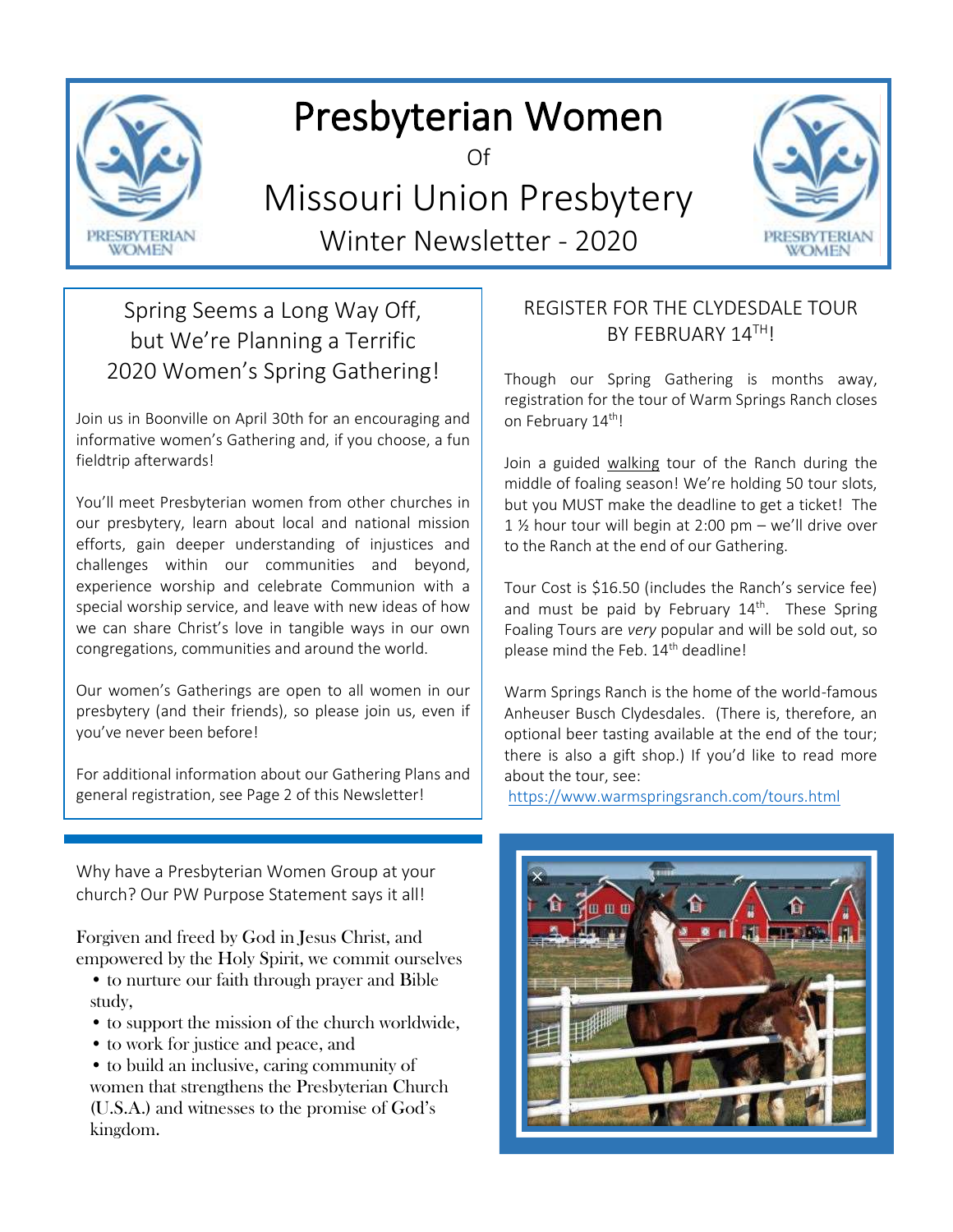## *More about the Spring Gathering:*

Women's Rights / Civil Right/ Human Rights: We'll visit with our Synod representative on this year's U.S.A. Mission Experience study trip to the Finger Lakes Region of New York. Our special guest, Rhoda Frasier, will share lots of information about abolition, women's suffrage, civil rights for all, and much more based on her tour of a region where these issues were raised first hand. Rhoda has lots to share with us! You can read her devotion in the November/ December Horizons Magazine. We'll learn about the efforts of women who led the movement for both women's suffrage and for human rights more broadly and discuss the relevance of their work today.

Boonville: So many historically significant sites – if you haven't taken a good look at Boonville, you may want to linger a while after our gathering to take it in! For more on area attractions see: <https://goboonville.com/>

Our Host Church: First Presbyterian Church of Boonville, 417 Vine St. (corner of Main and Vine) will be our venue. Founded in 1821, the congregation of this beautiful church looks forward to your visit!

Special Dietary Needs: Please let Anne Schneider know of any dietary restrictions when you register!



## *To Register & Purchase Ranch Tour Tickets:*

**GATHERING:** You may register for the Gathering (only) by just getting your name and your church to PW-MUP Moderator Anne Schneider! Please send her an email or call her. We ask for all reservations for the Gathering by April 20<sup>th</sup>. We need to have your name on our list to ensure the lunch count and enough supplies on hand.

There is a \$10 Gathering fee, to cover lunch and our program supplies, but you may pay that fee at-the-door when you arrive on April  $30<sup>th</sup>$ , or, if you choose, you can add it in your check for a Warm Springs Ranch tour ticket.

Note there will also be an offering collected during worship.

WARM SPRINGS RANCH TOUR: If you'd like to join the Warm Springs Ranch tour, you'll need to pay the \$16.50 tour fee before February 14<sup>th</sup> so we can include you in our group tour. Please deliver your check to Ruth Thompson, our PW-MUP Treasurer before that date!

You *may* include the \$10 Gathering registration fee and the \$16.50 Tour fee in the same your check if you'd like, or you may pay the \$10 Gathering fee when you arrive at the Gathering on April 30<sup>th</sup>. But your payment for the Ranch tour must be received by February 14<sup>th</sup>.

All checks should be made payable to PW-MUP (or "Presbyterian Women-Missouri Union Presbytery" if you like to write it all out!) and mailed to Ruth Thompson.

> Ruth Thompson's address for checks: 3400 W. Hwy 124, Harrisburg, MO 65256

Anne Schneider's contact for reservations for the Gathering: [akrsch@aol.com](mailto:akrsch@aol.com) or 573-418-1853. Please provide the name & church of all registrants!

Contact Anne with any questions!

Do you know that our PW Newsletters are available at the Missouri Union Website? See our PW page! Flyers about our 2020 Spring Gathering are available for download & printing!

<https://www.mupresbytery.org/presbyterian-women>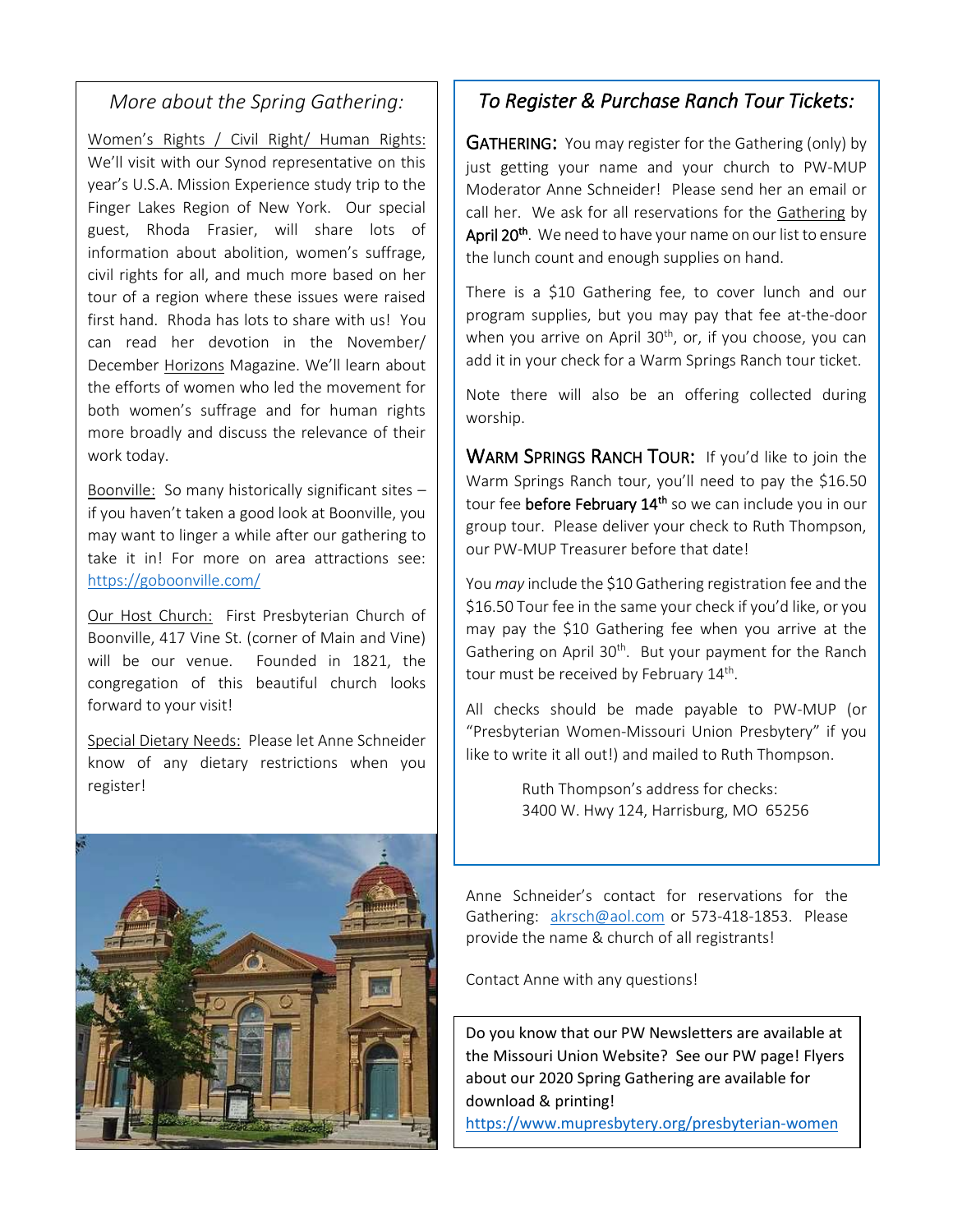#### Justice and Peace Calendar\*

#### January

#### National Slavery and Human Trafficking Prevention Month

- $5 11$ PW Together in Action Days to End Human Trafficking
- $11$ National Human Trafficking Awareness Day
- 16 National Religious Freedom Day
- $18 24$ Week of Prayer for Christian Unity
- 19 **Race Relations Day**
- 19 Criminal Justice Sunday
- 20 Martin Luther King Jr. Day
- 25 Orange Day
- 27 International Holocaust Remembrance Day

#### February

African American History Month

National Teen Dating Violence Awareness and Prevention Month

- National Freedom Day 1
- $\overline{2}$ Souper Bowl of Caring
- $12$ International Day Against the Use of Child Soldiers
- $14$ One Billion Rising for Justice
- $17 23$ National Random Acts of Kindness Week
- 25 Orange Day

#### March

Women's History Month

Birthday Offering of Presbyterian Women

- World Day of Prayer 6
- 8 Celebrate the Gifts of Women Sunday
- 8 International Women's Day
- $8 14$ PW Together in Action for Women's Empowerment
- $9 20$ 64th Commission on the Status of Women
- 15 Self-development of People Sunday
- 22 World Water Day
- $24 30$ National Farmworker Awareness Week
- 25 Orange Day
- $29 A.7$ Ten Days of Prayer and Thanksgiving for the Roma

#### **Together in Action to End Human Trafficking**

January 11 is National Human Trafficking Awareness Day. PW encourages activities around that day to bring greater awareness to the problem. It can be as simple as a bulletin insert and Minute for Mission on recognizing the signs that someone is a trafficking victim, and how to respond to that.

#### Learn more at:

[www.presbyterianwomen.org/what\\_we\\_do/](http://www.presbyterianwomen.org/what_we_do/work-for-justice/human-trafficking) [work-for-justice/human-trafficking](http://www.presbyterianwomen.org/what_we_do/work-for-justice/human-trafficking) and at: [www.polarisproject.org](http://www.polarisproject.org/) .

#### **Ecumenical Advocacy Days**

The next Ecumenical Advocacy Days, April 24– 27, will explore the intersection of climate change and economic injustice.

Advocate on behalf of policies and programs that chip away at the systems of oppression keeping people in poverty and pushing all life on earth to the brink of destruction.

Learn more at<https://advocacydays.org/> and watch for CPJ's Advocacy

Training Weekend registration at [www.presbyterianmission.org/ministries/com](http://www.presbyterianmission.org/ministries/compassion-peace-justice/washington) [passion-peace-justice/washington](http://www.presbyterianmission.org/ministries/compassion-peace-justice/washington) .



## **Coming in August 2021**

The 2021 Churchwide Gathering will be in St. Louis on August 5-8, 20201 – and we are so excited! If you've been to a Gathering, you know what I'm talking about. If not, well imagine singing, praying, learning and working together with more than a thousand other Presbyterian Women like you, from across the country and around the world! It may be a "mountain top" experience that you'll want to ride to the top of the Gateway Arch to acknowledge!

We encourage our PW in Missouri Union Presbytery to start saving a little money so you'll be ready to register in late winter, 2021! The registration fee will be \$450 and you'll want to split the cost of a hotel room. Start saving! Encourage women in your church to attend or help another attend! This is a great way to introduce your future leaders to PW!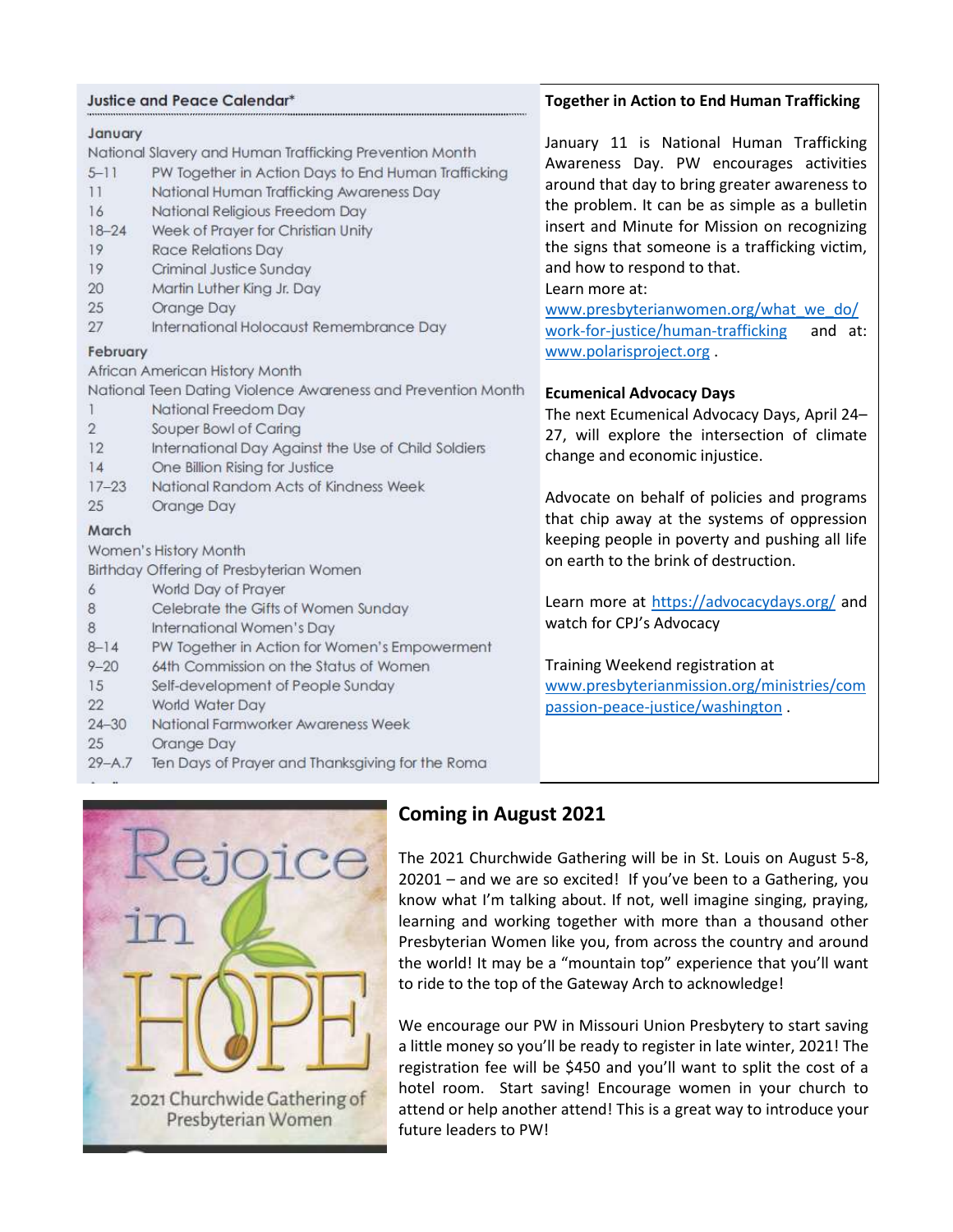## **Looking ahead to the 2020–2021 Horizons Bible study**

The 2020–2021 PW/Horizons Bible study (art and text by Lynn Miller, Suggestions for Leaders by Dee Koza), revives lament as a proper theological response to the difficult situations of our world.

One of the foundational points of the study is that, in scripture, lament usually leads to hope. After crying out to God, the one who laments remembers God. Andnwhile that doesn't fix things in the moment—the injustice, the loss still exist—the lamenter is strengthened to face the world and to hope. And for us as Christians, hope is not just an emotional response or an attitude of pie in the sky. Hope implies movement: both God's inherent movement toward justice and our movement towardnGod. Recovering lament may be one of the church's most timely gifts to the world.

**Current Horizons subscribers receive the 2020–2021Bible study with their March/April magazines. Subscribe now and you will, too.** Call tollfree 866.802.3635 to subscribe. Order the study only, Item# HZN20100, after March  $1<sup>st</sup>$  by going to presbyterianwomen.org/shop or calling (800) 533-4371.



## **Seen at the 2019 Festival of Sharing Quilt Show:**

PW-MUP encouraged women in the Presbytery to visit the annual Quilt Auction (held in Columbia on October 26<sup>th</sup>). Folks who did got to see beautiful quilts made by Presbyterian Women from the Laddonia Presbyterian Church (pictured at right, with Anne Schneider & Brenda Waters of FPC-Jefferson City and Kay Metcalf & Bonnie Mullin of FPC-Columbia). We also spotted lovely quilts donated by Presbyterian Women at the FPC-Mexico, FPC-Vandalia. The quilt auction raised \$18,165.

#### **2020 Assessments are now due!**

Contribute to the work of Presbyterian Women in our presbytery and at the Synod and National level through your PW group's assessment. A copy of the Transmittal Form is available at:

<https://www.mupresbytery.org/presbyterian-women>

#### Smile when you use Amazon!

If you plan to purchase gifts from Amazon.com, you may simultaneously donate to PW by shopping through Amazon Smile. Just visit smile.amazon .com and select Presbyterian



Women as your favorite charitable organization. Shop as you normally would through "regular" Amazon, and a portion of the purchase of eligible items is donated to PW. In other words: you shop, Amazon gives, PW receives.



Learn more about the courage of Harriet Tubman & Susan B. Anthony and more women at our Spring Gathering!